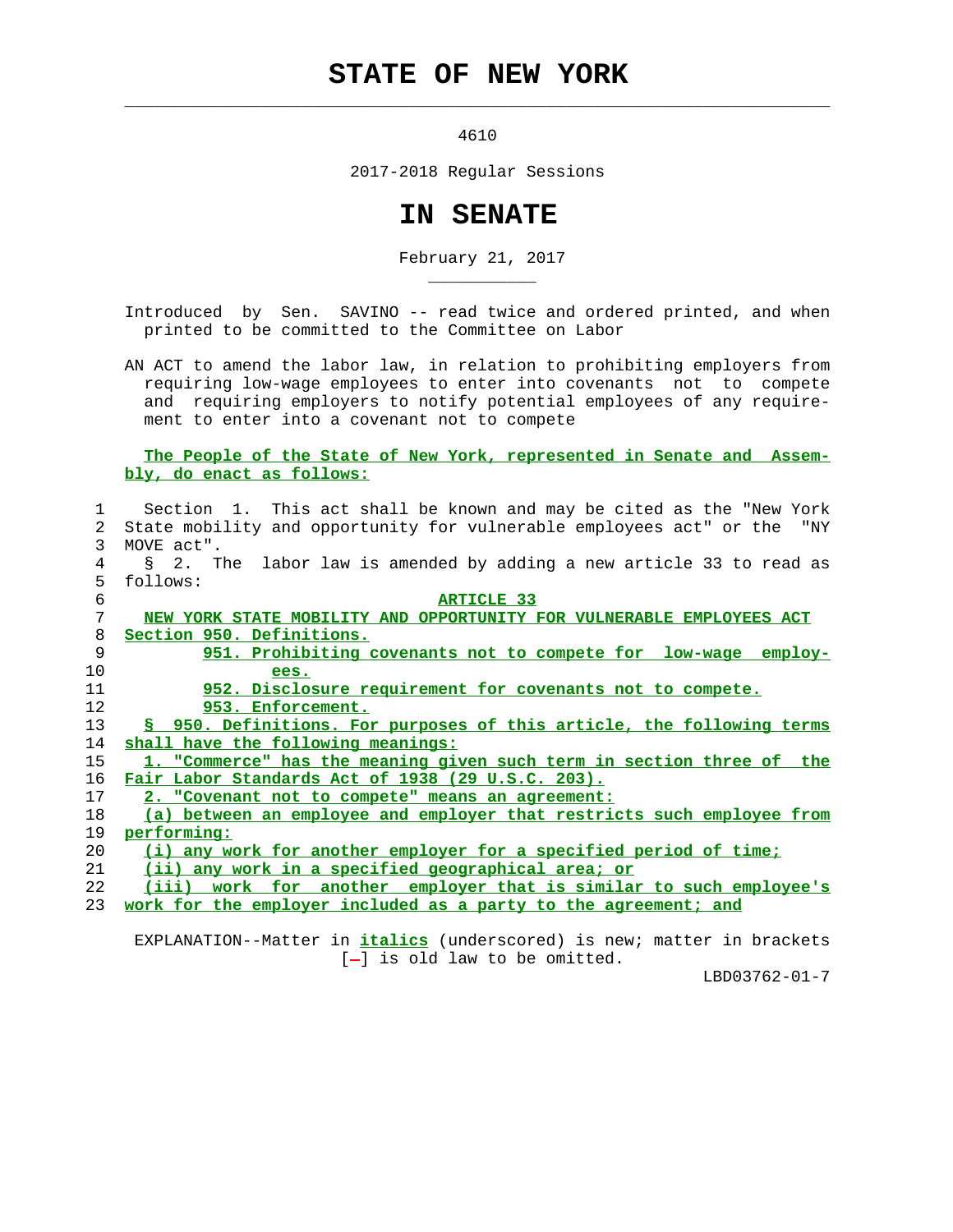S. 4610 2

| 1  | (b) that is entered into after the effective date of this article.       |
|----|--------------------------------------------------------------------------|
| 2  | "Employee", "employer", "enterprise", "enterprise engaged in<br>3.1      |
| 3  | commerce or in the production of goods for commerce", and "goods" have   |
| 4  | the meanings given such terms in section three of the Fair Labor Stand-  |
| 5  | <u>ards Act of 1938 (29 U.S.C. 203).</u>                                 |
| 6  | 4. "Livable hourly rate" means:                                          |
| 7  | (a) for the fiscal year of the effective date of this article, the       |
| 8  | greater of:                                                              |
| 9  | (i) fifteen dollars per hour; or                                         |
| 10 | (ii) the hourly rate equal to the minimum wage required by the appli-    |
| 11 | cable state or local minimum wage law; and                               |
| 12 | (b) for each succeeding fiscal year, the greater of:                     |
| 13 | (i) the adjusted amount described in subdivision three of section nine   |
| 14 | hundred fifty-one of this article; or                                    |
| 15 | (ii) the hourly rate equal to the minimum wage required by the appli-    |
| 16 | cable state or local minimum wage law.                                   |
| 17 | 5. "Low-wage employee":                                                  |
| 18 | (a) means an employee who, excluding any overtime compensation           |
| 19 | required under section seven of the Fair Labor Standards Act of 1938 (29 |
| 20 | U.S.C. 207) or under an applicable state law, receives from the applica- |
| 21 | ble employer:                                                            |
| 22 | (i) an hourly compensation that is less than the liveable hourly rate;   |
| 23 | or                                                                       |
| 24 | (ii) an annual compensation that is equal to or less than:               |
| 25 | (A) for the fiscal year of the effective date of this article, thir-     |
| 26 | ty-one thousand two hundred dollars per year; and                        |
| 27 | (B) for each succeeding fiscal year, the adjusted amount described in    |
| 28 | subdivision three of section nine hundred fifty-one of this article; and |
| 29 | (b) does not include any salaried employee who receives from the         |
| 30 | applicable employer compensation that, for two consecutive months, is    |
| 31 | greater than:                                                            |
| 32 | (i) for the fiscal year of the effective date of this article, five      |
| 33 | thousand dollars; and                                                    |
| 34 | (ii) for each succeeding fiscal year, the adjusted amount described in   |
| 35 | subdivision three of section nine hundred fifty-one of this article.     |
| 36 | S 951. Prohibiting covenants not to compete for low-wage employees. 1.   |
| 37 | No employer shall enter into a covenant not to compete with any low-wage |
| 38 | employee of such employer, who in any work week is engaged in commerce   |
| 39 | or in the production of goods for commerce (or is employed in an enter-  |
| 40 | prise engaged in commerce or in the production of goods for commerce).   |
| 41 | 2. An employer who employs any low-wage employee, who in any work week   |
| 42 | is engaged in commerce or in the production of goods for commerce (or is |
| 43 | employed in an enterprise engaged in commerce or in the production of    |
| 44 | goods for commerce), shall post notice of the provisions of this article |
| 45 | in a conspicuous place on the premises of such employer.                 |
| 46 | 3. (a) For each fiscal year after the fiscal year of the effective       |
| 47 | date of this article, the commissioner shall adjust each amount in       |
| 48 | effect under subparagraph (i) of paragraph (b) of subdivision four<br>оf |
| 49 | section nine hundred fifty of this article, clause (B) of subparagraph   |
| 50 | (ii) of paragraph (a) of subdivision five of section nine hundred fifty  |
| 51 | of this article, or subparagraph (i) of paragraph (b) of subdivision     |
| 52 | five of section nine hundred fifty of this article for inflation by      |
| 53 | increasing each such amount, as in effect for the preceding fiscal year, |
| 54 | by the annual percentage increase in the Consumer Price Index for Urban  |
| 55 | Wage Earners and Clerical Workers (United States city average, all       |
|    |                                                                          |